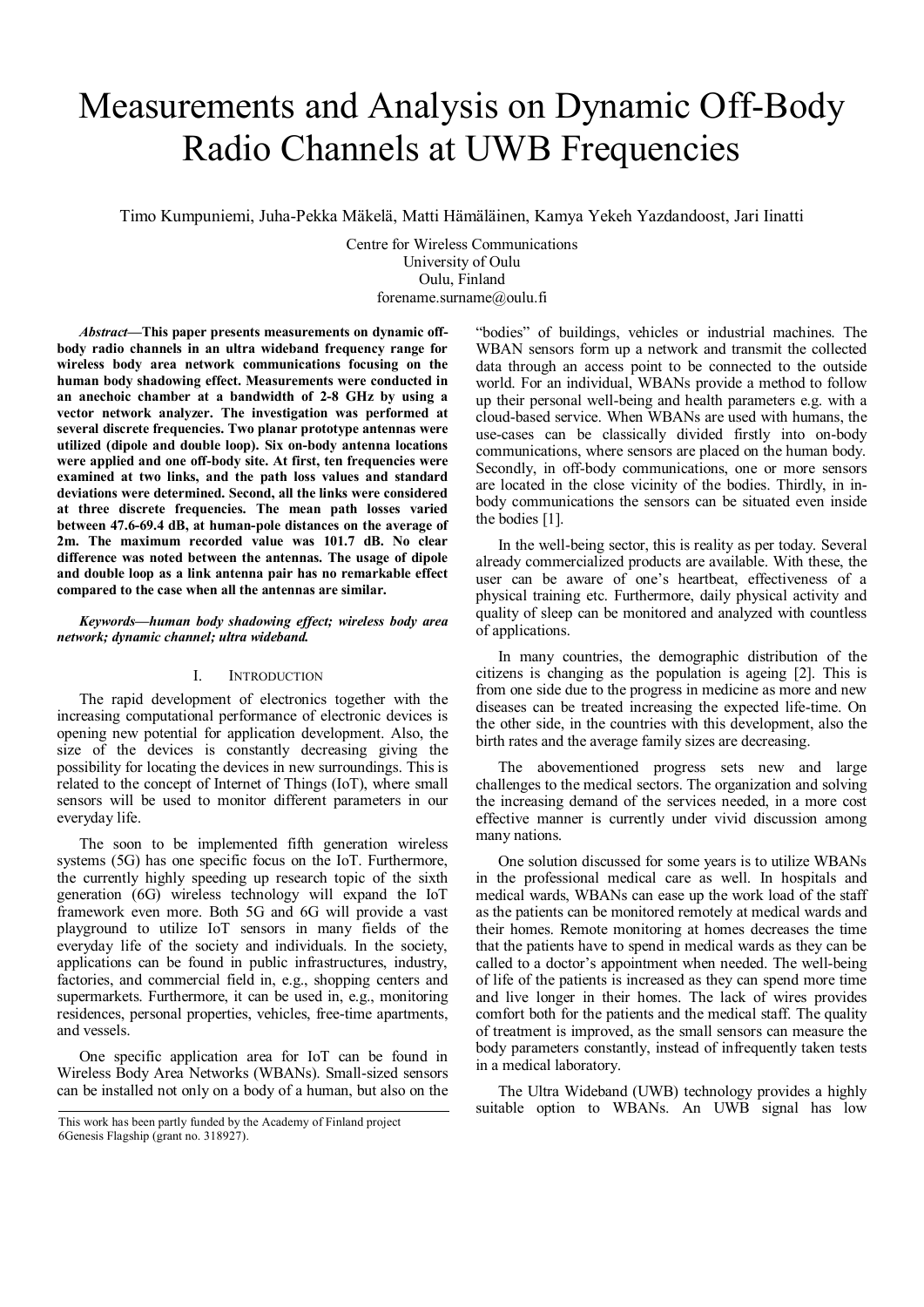transmission power making it suitable for short distance communications. The power density level of the signal is very low, often below the level of the noise density, causing a minimum specific absorption rate exposure to humans, other telecommunication systems and medical devices nearby. On the other side, it is very tolerant to interference originating from other systems. Accurate positioning can be achieved with it, as well. The simple and small structure of the transceivers have low cost together with low power consumption [3,4]. In 2012, the standard IEEE802.15.6 was released to be applied with WBANs. UWB is one of the focal waveforms defined to be used in on-, off-, and in-body communications [5].

This paper reports the results of measurements on dynamic UWB off-body radio channels. The measurements are carried out in an anechoic chamber by using a vector network analyzer at a frequency band of 2-8 GHz. Two planar prototype antennas are used: dipole and double loop.

The focus of this paper is to extract information of the human body shadowing effect on off-body radio channels. The paper extends the knowledge on UWB off-body channels reported in a static case in [6,7,8] and dynamic case in [8,9]. The work is related to a larger measurement campaign, whose other results are reported in, e.g., [7,9,10,12].

The structure of the paper is as follows. Section II describes the used facilities. Section III explains the measurement scenarios conducted. Section IV defines the data manipulation method and the selection of frequencies. In section V, results are presented and discussed. Section VI conclusion and plans for the future work are given.

### II. MEASUREMENT FACILITIES

#### *A. Anechoic Chamber and Person Under Test*

The utilized anechoic chamber had a floor size of 2.45 m by 3.65 m and was built using movable absorber blocks in an electromagnetic compatibility room. A male at his late twenties with a height of 183 cm and weight of 95 kg was serving as a test person. Normal cotton jeans and a T-shirt were worn. Shoes and metal containing particles, e.g., belt, ring, mobile phone, coins, were absent.

## *B. VNA and Antennas*

A four-port VNA by Rohde & Schwarz ZVA8 was used. The VNA was set to sweep the 2-8 GHz frequency band and to collect 1601 points in the band. The sweep time was set to 288.18 ms, intermediate frequency (IF) bandwidth 100 kHz and the transmit power  $+10$  dBm. For each link, 100 sweeps were recorded, both forward and reverse directions. Due to the delay of saving the data to the VNA, the duration for recording 100 sweeps was in practice approx. 90 s, giving a sample interval in one specific frequency of approx. 0.9 s.

Two planar, in-house fabricated prototype antennas were applied in the measurements; dipole and double loop antennas. The antennas are shown in Fig. 1, where the ruler is in centimeters. The antenna structures, dimensions and simulated performances, together with measured free space radiation patterns are available in [13-15].



Figure 1. Utilized antennas: dipole (left) and double loop (right).

#### III. MEASUREMENT SCENARIOS

For the measurements, six on-body locations were selected as depicted in Fig. 2a). The locations lie at the left ear (LE), right ear (RE), left shoulder (LS), right wrist (RW), left wrist (LW) and left ankle (LA). The off-body node was placed on a pole at the height of 2 meters and a distance of 2 meters from the initial position of the test person. Cases, when all antennas are of uniform type (all either dipoles or double loops) and cases when they are mixed (two dipoles, two double loops) were measured. For LW, the antennas in the mixed case were situated on the dorsal side of the wrist, whereas in the uniform case they were on the palmar side, as with RW in all cases. The positions and antenna types are collected in Table I.

For on-body antenna fixings, elastic bands and paper tape were used. Between the antenna and the body, a 20 mm piece of ROHACELL 31HF was installed. In [12,13], it was noted, that this distance provides both a good antenna matching and low channel path loss at the same time.

In the beginning of a measurement, the test person was standing still at a distance of 2 m from the pole, facing towards it, as shown in Fig. 2b). During a measurement, he started to walk back and forth. He was randomly changing his direction towards to the pole. Due to the practical limitations set by the measurement cables, anechoic chamber floor size and the antennas, the area of movement was limited to an area of approx. 1 m by 1.5 m.

### IV. DATA MANIPULATION AND SELECTED FREQUENCIES

The data manipulation was performed in the frequency domain by observing discrete frequencies. The time domain examination was not feasible as the demand for the channel coherence time cannot certainly be guaranteed with the used VNA sweeping time in the most mobile links examined, where the relative velocity vectors between the antennas have the highest values. However, when observing discrete frequencies, the possible problem is avoided since the Doppler frequency shift in body area measurements typically lies well below 100 Hz [15], whereas the IF bandwidth of the VNA was set to 100 kHz.

Two approaches were made. Firstly, links representing the cases where the antenna is relative constant with respect to the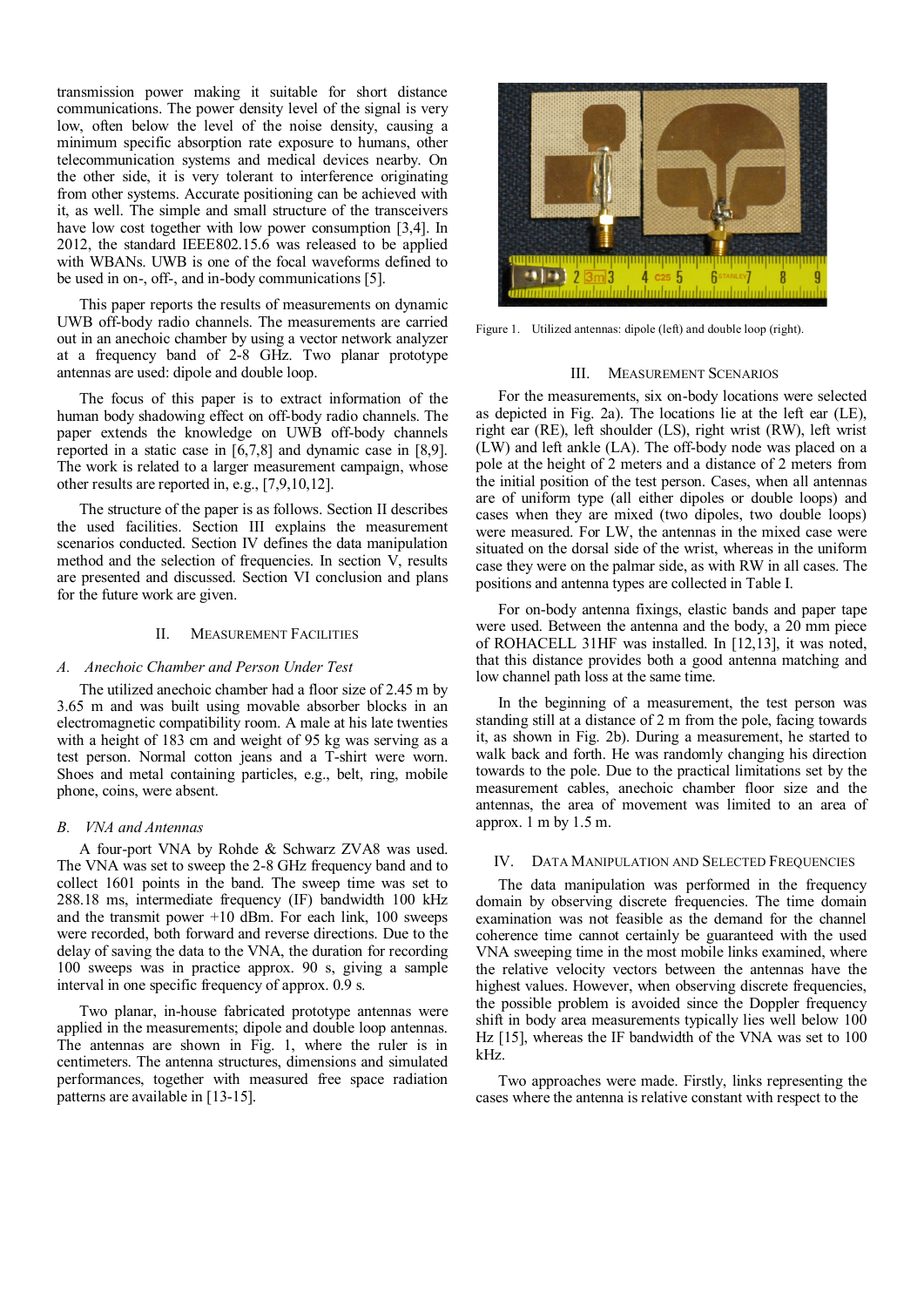TABLE I. MEASURED ANTENNA LOCATION AND TYPE COMBINATIONS

| <b>Type</b>    | Locations   | Antennas                   |  |  |  |  |
|----------------|-------------|----------------------------|--|--|--|--|
| <b>Uniform</b> | PO-LA-LE-RE | All Dipoles or All Loops   |  |  |  |  |
|                | PO-LA-RW-LW | All Dipoles or All Loops   |  |  |  |  |
|                |             | Loop: LW-LS, Dipole: LA-PO |  |  |  |  |
| <b>Mixed</b>   | PO-LA-LW-LS | or                         |  |  |  |  |
|                |             | Dipole: LW-LS, Loop: LA-PO |  |  |  |  |



Figure 2. a) Antenna locations b) Anechoic chamber and the test person's location and movements.

torso (LE-PO) and where their position with respect to the torso varies (LW-PO), for the uniform antenna case. They are examined at the frequencies 3496.3, 3995.0, 4493.8, 6488.8, 6987.5, 7490.0 and 7988.8 MHz corresponding closely to the center frequencies of the UWB channels 0-6 [5]. Also the frequencies 2450.0 MHz and 5798.8 MHz were included representing close the center frequencies of the 2.45 and 5.8 GHz industrial, scientific and medical bands. In addition, the frequency 3001.3 MHz serves to provide more information at the low-band UWB behavior. The diversity effect as a function of time was examined through their mirror channels (RE-PO and RW-PO) at three frequencies.

Secondly, the frequencies of 2450.0 MHz, 3995.0 MHz and 7988.8 MHz were applied to examine all measured off-body links. The frequencies 3995.0 MHz and 7988.8 MHz correspond closely to the center frequencies of the mandatory UWB low band and high band channels in [5], respectively. Both uniform and mixed antenna cases were considered.

#### V. RESULTS

#### *A. Large Frequency Set with Limited Link Set*

The measured data was manipulated by joining the forward and reverse channel data for each radio link under investigation, resulting 200 samples to describe the time variation of the signal. The mean values of the path loss were extracted from the linearly scaled absolute values of the data. The standard deviation  $\sigma$ , and the minimum and maximum values were obtained from the decibel valued data.

Fig. 3 presents the variation of the path loss as a function of time for the links LE-PO and LW-PO using uniform dipoles and for three exemplary frequencies. The presented time scale is approx. 180 seconds. It can be noted, that LE-PO has higher variation in path loss, up to 45 dB, and rate of fading is slower compared to LW-PO. It can be explained by the body shadowing effect. The antenna at the ear remains longer time in deep fade than the antenna at the wrist. The former remains quite stable with respect to the torso while the latter reaches better channel conditions more frequently with respect to the pole due to the arm movement. The small distance variation between the human and the pole during the dynamic movement has a minimal effect on the variation. The dominant effect results from the shadowing effect of the human body parts.

Within a link, when comparing the frequencies, the path loss reaches different values. One explanation to this is that the measured antenna radiation patterns in free space were noted to variate greatly as a function of frequency, direction and antenna type [14]. Furthermore, there is a minor time difference when recording the data at different frequencies. Thus, the body does not remain at exactly the same position for all frequencies.

Fig. 4 presents the path loss variation at the links RE-PO and RW-PO, representing the mirror antenna sites compared to the case in Fig. 3. It can be noted, that if, e.g., antenna diversity would be used, it may provide clear benefit to radio channel conditions. This can be seen, e.g., by comparing the LE-PO and LW-PO channels, where at high path loss time instants at one channel, the other provides often better link connection.

In Table II, the numerical data is collected at ten frequencies for the links LE-PO and LW-PO using uniform dipole antenna option. The bottom row "All" presents the



Figure 3. Path loss variation at selected frequencies for the LE-PO and LW-PO channels using dipoles.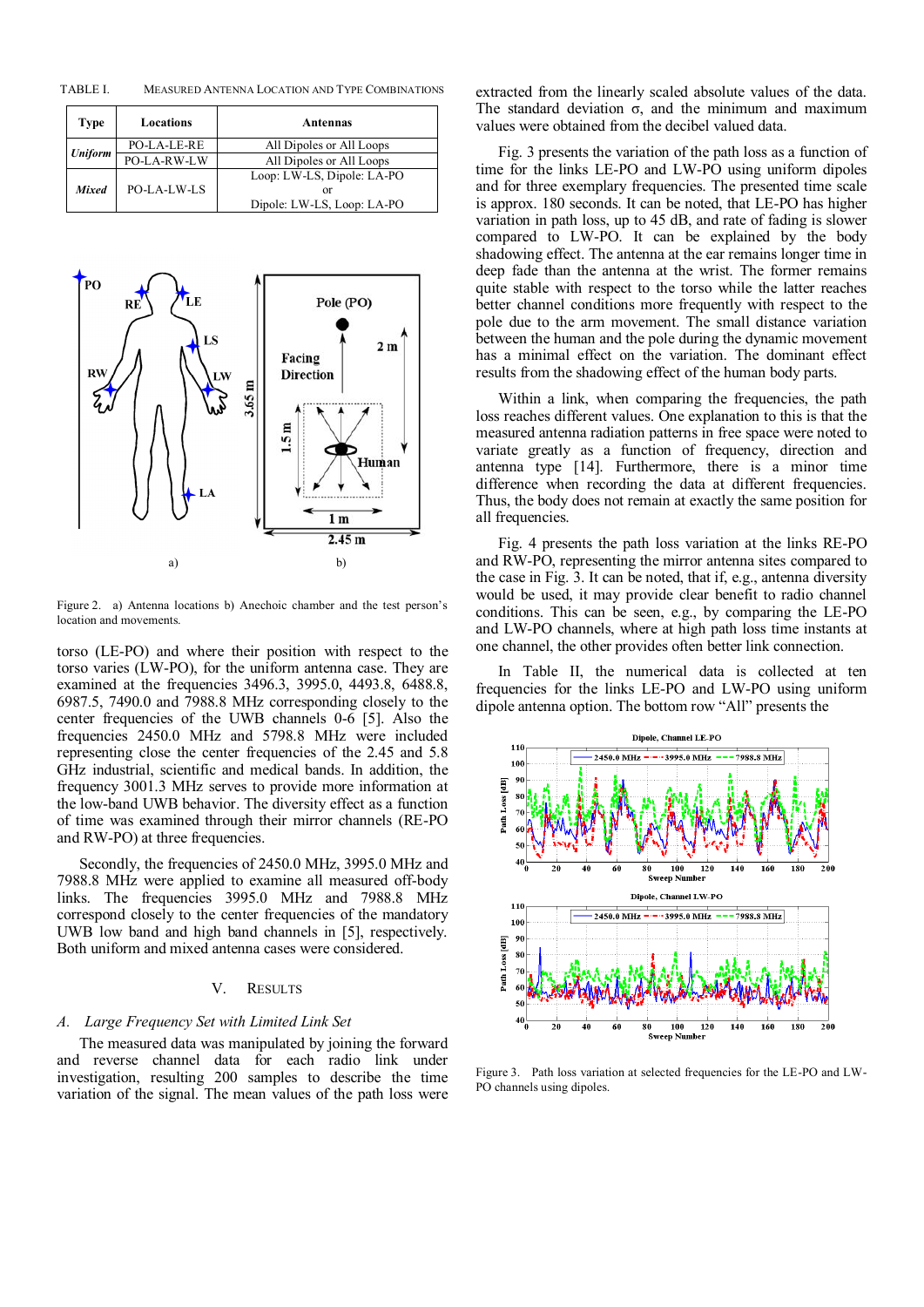

Figure 4. Path loss variation at selected frequencies for the RE-PO and RW-PO channels using dipoles.

| TABLE II. | PATH LOSS PARAMETERS IN THE CASE OF TEN FREQUENCIES |
|-----------|-----------------------------------------------------|
|           | AND THE DIPOLE ANTENNA                              |

|        | Path loss parameters in dB |          |      |       |                   |          |      |      |  |
|--------|----------------------------|----------|------|-------|-------------------|----------|------|------|--|
| Freq.  | Link LE-PO                 |          |      |       | <b>Link LW-PO</b> |          |      |      |  |
| [MHz]  | Mean                       | $\sigma$ | Min. | Max.  | Mean              | $\sigma$ | Min. | Max. |  |
| 2450.0 | 57.6                       | 8.1      | 44.8 | 90.4  | 55.5              | 5.1      | 46.8 | 84.7 |  |
| 3001.3 | 54.0                       | 8.7      | 42.7 | 79.6  | 56.0              | 6.5      | 45.8 | 81.1 |  |
| 3496.3 | 53.3                       | 11.1     | 41.1 | 91.0  | 55.5              | 5.3      | 45.7 | 74.6 |  |
| 3995.0 | 53.1                       | 11.0     | 42.5 | 91.8  | 54.6              | 4.9      | 46.9 | 81.6 |  |
| 4493.8 | 53.0                       | 10.7     | 43.1 | 86.1  | 54.8              | 4.9      | 48.2 | 79.8 |  |
| 5798.8 | 57.5                       | 9.6      | 41.9 | 89.0  | 61.3              | 6.3      | 52.1 | 81.6 |  |
| 6488.8 | 59.6                       | 10.2     | 41.0 | 88.9  | 64.0              | 6.3      | 52.3 | 91.8 |  |
| 6987.5 | 60.4                       | 11.2     | 42.7 | 101.7 | 64.3              | 5.9      | 52.3 | 85.6 |  |
| 7490.0 | 63.7                       | 10.0     | 45.2 | 95.3  | 65.4              | 7.5      | 53.9 | 98.9 |  |
| 7988.8 | 66.9                       | 9.4      | 46.2 | 98.0  | 63.9              | 5.5      | 53.4 | 82.7 |  |
| All    | 57.9                       | 10.0     | 43.1 | 91.2  | 59.6              | 5.8      | 49.8 | 84.3 |  |

TABLE III. PATH LOSS PARAMETERS IN THE CASE OF TEN FREQUENCIES AND THE DOUBLE LOOP ANTENNA

|        | Path loss parameters in dB |          |      |       |                   |          |      |      |  |
|--------|----------------------------|----------|------|-------|-------------------|----------|------|------|--|
| Freq.  | <b>Link LE-PO</b>          |          |      |       | <b>Link LW-PO</b> |          |      |      |  |
| [MHz]  | Mean                       | $\sigma$ | Min. | Max.  | Mean              | $\sigma$ | Min. | Max. |  |
| 2450.0 | 66.2                       | 8.6      | 50.2 | 98.4  | 57.1              | 3.0      | 52.0 | 67.8 |  |
| 3001.3 | 59.9                       | 8.7      | 44.9 | 87.4  | 50.2              | 2.8      | 45.3 | 61.0 |  |
| 3496.3 | 59.1                       | 8.5      | 44.3 | 84.5  | 48.4              | 2.2      | 44.8 | 56.5 |  |
| 3995.0 | 58.5                       | 9.1      | 42.7 | 84.9  | 47.6              | 2.7      | 44.1 | 60.8 |  |
| 4493.8 | 56.8                       | 9.7      | 41.2 | 84.8  | 48.6              | 2.7      | 44.5 | 60.3 |  |
| 5798.8 | 60.5                       | 10.4     | 43.9 | 94.1  | 55.6              | 3.3      | 50.3 | 71.5 |  |
| 6488.8 | 58.2                       | 12.2     | 40.6 | 93.8  | 57.4              | 4.8      | 49.3 | 79.5 |  |
| 6987.5 | 61.1                       | 13.1     | 43.3 | 102.0 | 60.3              | 5.9      | 51.6 | 80.9 |  |
| 7490.0 | 66.3                       | 11.2     | 45.4 | 100.2 | 59.7              | 5.3      | 50.0 | 78.7 |  |
| 7988.8 | 66.9                       | 10.4     | 48.7 | 99.2  | 60.8              | 4.5      | 54.4 | 78.3 |  |
| All    | 61.3                       | 10.2     | 44.5 | 92.9  | 54.6              | 3.7      | 48.6 | 69.5 |  |

average value of all frequencies. The mean path losses vary between 53.0-63.9 dB. The path loss is higher with LW-PO in eight frequencies out of ten. LE-PO has higher maximum path loss in seven cases out of ten ranging between 79.6-101.7 dB. The standard deviation is higher for LE-PO, which is visible also in Fig. 3.

Table III contains corresponding data when uniform double loops are used. The mean and maximum path losses are in all cases higher with LE-PO. When comparing dipole and double loop antennas, it can be noted that the mean path loss is higher with the double loop in LE-PO, but lower in LW-PO. One reason to this is that the antenna locations and the test person<br>movements cannot be identical between different movements cannot be identical between different measurements.

## *B. Large Link Set with Limited Frequency Set*

Table IV contains results in the case, when the frequency set is limited to three, and all links are considered. The mean values of the path loss and standard deviation are shown. The data is presented for both antenna types. For the dipole, the path loss varies between 52.7-67.9 dB with a standard deviation of ranging between 3.8-11.3 dB. The highest deviations exists at the links LE-PO and RE-PO and the lowest ones with LW-PO and RW-PO. The differences in path losses between links in a single frequency is at maximum approx. 10 dB. When comparing the frequencies in pairs, e.g., 2450.0 MHz/3995.0 MHz, 2450.0 MHz/7988.8 MHz and 3995.0/7988.8 MHz, it is noted that in 11 cases out of 15 the path loss increases with the frequency.

In the loop antenna case, the path loss variates between 47.6-69.4 dB with  $\sigma$  between 2.5-10.4 dB. As with dipole, the most stable links are LW-PO and RW-PO and the largest variation exists at LE-PO and RE-PO. When comparing the antennas, in seven cases out of 15, the dipole has higher path loss than the double loop. Therefore, it cannot be stated which antenna performs better based on the tabulated data.

Table V shows the results when using mixed antennas. The links with mixed antenna pairs are LW-PO and LS-PO. The path loss reaches values between 51.3-65.2 dB. Therefore, using different antenna types does not have any remarkable impact on the results.

TABLE IV. PATH LOSS PARAMETERS IN ALL LINKS CASE FOR BOTH UNIFORM ANTENNA CASES

|            |                |                            | <b>Dipole</b> |      | Double Loop |        |        |  |
|------------|----------------|----------------------------|---------------|------|-------------|--------|--------|--|
|            |                | Freq. [MHz]                |               |      | Freq. [MHz] |        |        |  |
| Link $/dB$ |                | 3995.0<br>7988.8<br>2450.0 |               |      | 2450.0      | 3995.0 | 7988.8 |  |
|            | LA-Mean        | 55.1                       | 63.6          | 69.1 | 64.7        | 69.4   | 67.3   |  |
| PO         | $\sigma$       | 8.5                        | 7.3           | 8.3  | 6.5         | 6.6    | 6.7    |  |
|            | <b>LE-Mean</b> | 57.6                       | 53.1          | 66.9 | 66.2        | 58.5   | 66.9   |  |
| PO         | $\sigma$       | 8.1                        | 11.0          | 9.4  | 8.6         | 9.1    | 10.4   |  |
|            | <b>RE-Mean</b> | 56.6                       | 54.8          | 67.9 | 60.3        | 50.5   | 60.9   |  |
| PO         | $\sigma$       | 11.3                       | 10.3          | 9.3  | 4.4         | 5.3    | 6.7    |  |
|            | LW-Mean        | 55.5                       | 54.6          | 63.9 | 57.1        | 47.6   | 60.8   |  |
| PO         | $\sigma$       | 5.1                        | 4.9           | 5.5  | 3.0         | 2.7    | 4.5    |  |
|            | RW-Mean        | 54.1                       | 52.7          | 65.4 | 59.7        | 48.7   | 62.0   |  |
| PO         | $\sigma$       | 4.8                        | 3.8           | 7.1  | 3.9         | 2.5    | 6.7    |  |